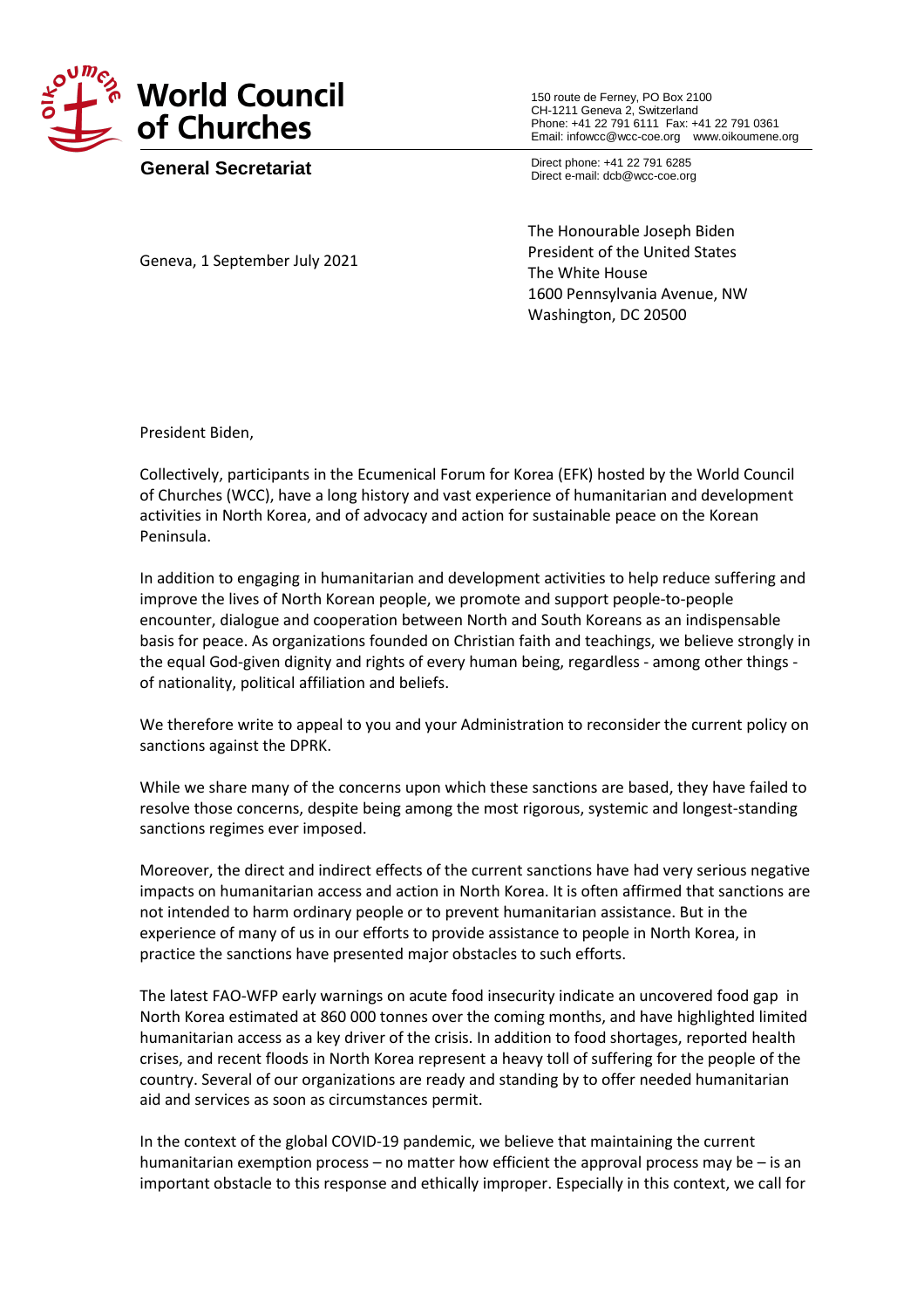a new general license for humanitarian goods and services, and an approved banking channel for these purposes.

Furthermore, we consider that the current sanctions regime and travel ban are counterproductive to the pursuit of peace in the region and to the reduction of the risk of potentially catastrophic conflict. In our view, the failure to consider even incremental relaxation of sanctions was a key factor in the collapse of recent efforts at political engagement for peace. The rigid maintenance of 'maximum pressure' sanctions has only served to poison the political environment for dialogue and reduction of tensions. A more flexible policy is needed to create new possibilities for constructive engagement.

We believe that people-to-people encounters are essential for building peace. Policies that prevent such encounters can only entrench conflict and division. Accordingly, we also urge you to bring to a permanent conclusion the travel ban that prevents US citizens from meeting and providing assistance to North Korean people in their country.

We hope that these concerns can be taken into account in the current review of US sanctions policy mandated by your Administration.

Yours respectfully,

loan Sauca

Rev. Prof. Dr Ioan Sauca Acting General Secretary World Council of Churches

CC:

Antony J. Blinken, Secretary of State Janet L. Yellen, Secretary of the Treasury Ambassador Linda Thomas-Greenfield, US Ambassador to the United Nations

*Endorsed by:* American Friends Service Committee (Mr Daniel Jasper) DECC–Disciples of Christ World Communion (Rev. Paul Tche) Episcopal Church (US) (The Rev. Cn. Bruce W. Woodcock) General Board of Church and Society of the United Methodist Church (Rev. Liberato Bautista) Global Ministries of the Christian Church (Disciples of Christ) and United Church of Christ (Mr Derek Duncan) Global Ministries of the United Methodist Church (Bishop Hee-Soo Jung, President & Roland Fernandes, General Secretary) National Council of the Churches of Christ in the USA (Jim Winkler, General Secretary & President) Presbyterian Church USA (Rev. Unzu Lee) Asia and Pacific Alliance of YMCAs (Mr Boo Won Nam) General Assembly of the Church of Scotland (Jim Wallace, Lord Wallace of Tankerness, Moderator & Mr Sandy Sneddon) Evangelische Mission in Solidarität, Germany (Rev. Solomon P. Benjamin) National Council of Churches in Korea (Rev. Lee Hong-Jung, General Secretary)